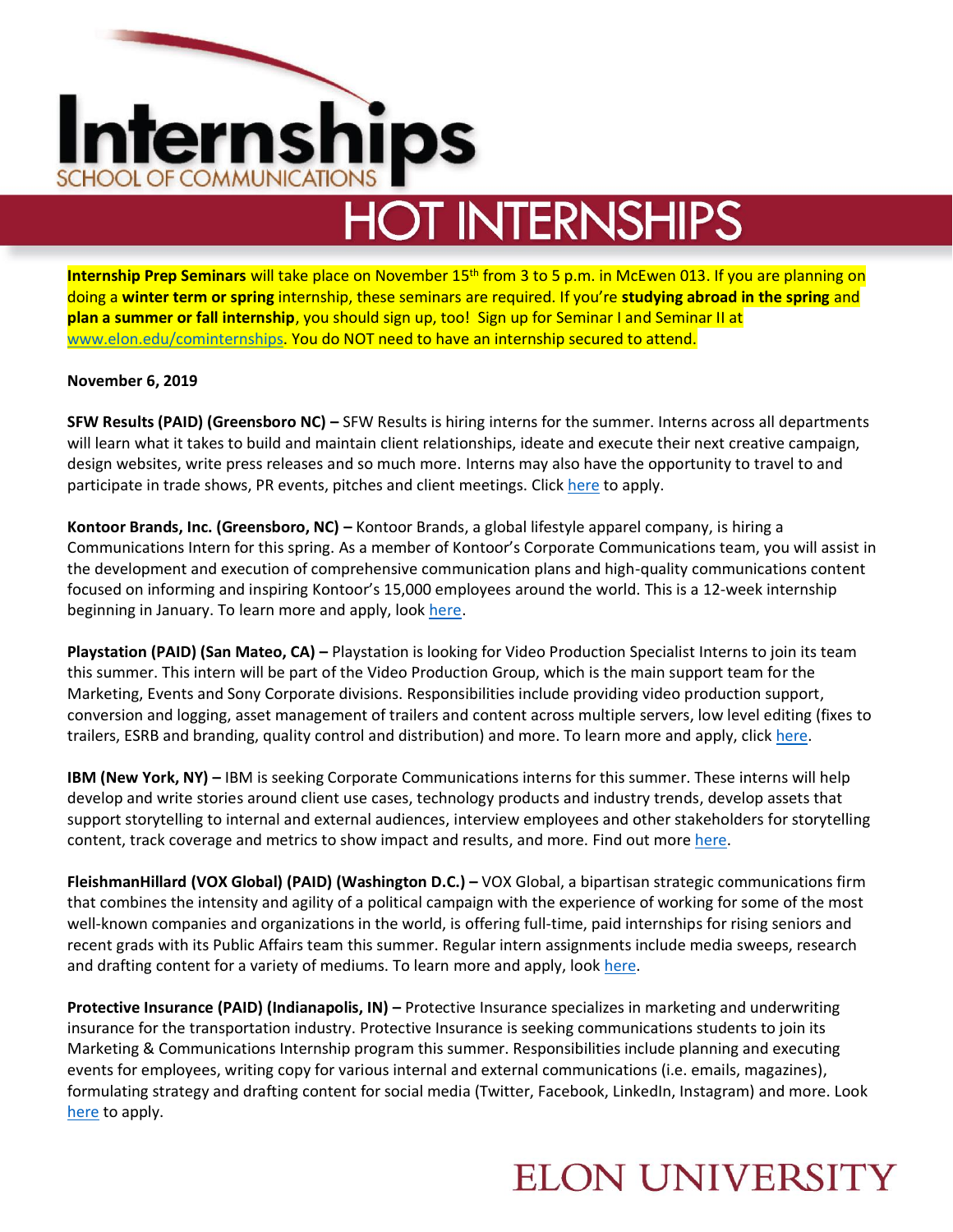

#### **HOT INTERNSHIPS**

**WPAW 93.1 The Wolf (Greensboro, NC) –** WPAW 93.1 The Wolf, an Entercom Communications/Radio.com station, is looking for Elon students to join its Spring Intern program. Students will learn a variety of skills that help to contribute to the day-to-day operations of a top-rated radio station, including production, social media, interviewing, remote broadcasts, street promotions and more. If interested, send your resume and cover letter to Annie Owens at [Annie.Owens@entercom.com.](mailto:Annie.Owens@entercom.com)

**Volvo Group (Macungie, PA) –** The Volvo Group is hiring Communications Interns to join the Mack Truck Inc. team this summer. These interns will use available communications channels to inspire, engage and inform employees, provide content for blogs, brochures, video scripts, internal and external websites and presentations, and capture and develop messages to convey to employees. Find out more [here.](https://www.volvogroup.com/en-en/careers/job-listing/98657BR.html)

**Wilson Sports (PAID) (Chicago, IL) –** Wilson Sports is looking for a Video/Motion Design intern to join its Chicago office this summer. This intern will extend the in-house video/animated capabilities to produce more in-motion graphics, collaborate with the marketing/design team to produce key consumer-facing video and motion assets from concept storyboarding all the way to final production. Loo[k here](https://careers-wilson.icims.com/jobs/1718/video-motion-design-intern%2c-marketing%2c-team-sports-%28summer-2020%29/job?mobile=false&width=1028&height=500&bga=true&needsRedirect=false&jan1offset=-300&jun1offset=-240) for more information.

**NFL (PAID) (New York, NY)** – The NFL is hiring Media Strategy Interns for this summer. The summer program covers a minimum of 8 weeks, from Monday, June 8<sup>th</sup> through Friday, July 31<sup>st</sup>. These interns will support the digital media team on projects and planning for the 2020 season, provide support for the creation of presentations, memos, and other reports for the team and senior management, collect product/project performance metrics and analyze results, prepare qualitative and quantitative industry analysis including competitor reviews, identification of trends and benchmarking and more. The application deadline is **Sunday, Nov. 1st at 11:59 p.m.** To learn more and apply, look [here.](https://nfl.taleo.net/careersection/nfl_ex/jobdetail.ftl?job=190000MB&lang=en)

**Kendra Scott (PAID) (Austin, TX) –** Kendra Scott is seeking a Graphic Design Intern to join its team this summer. Reporting to the Events Graphic Designer, this Graphic Design Intern will assist in delivering creative and artful marketing materials. This role combines the need for help with company-wide event collateral, wholesale marketing support and seasonal brand initiatives. This intern will be tasked with creating fun and compelling, customer-facing event invites for stores, marketing events, and activations, assisting with the maintenance of the invite portal used by store managers and local marketing and philanthropic managers, and so much more. This full-time internship program runs from May 26th- July 31<sup>st</sup>. The application deadline is **December 15<sup>th</sup>.** Click [here](https://sjobs.brassring.com/tgwebhost/jobdetails.aspx?siteid=5247&partnerid=26224&jobid=723170) to apply.

**Adidas (PAID) (Portland, OR) –** Adidas is hiring Graphic Design Interns to join its team this summer. These interns will assist in the design of new graphic concepts for the relevant apparel season, complete CAD revisions, color updates and technical packages, create prototypes to communicate ideas, and more. The application deadline is **November**  15<sup>th</sup>. To learn more and apply, look [here.](https://careers.adidas-group.com/jobs/2020-us-internship-graphic-design-204339?locale=en)

**NBC Universal (New York, NY) –** NBC Universal is seeking Entertainment & Lifestyle Graphic Design Interns to join its team this summer. Daily responsibilities include creating internal and external media graphic materials, collaborating with the designers and copywriters to expedite creative timelines, working with the Product Managers and Design Director to understand a project's scope and your design responsibilities, designing wireframes and user flows in sketch, and more. Apply by **February 14th .** Clic[k here](https://sjobs.brassring.com/TGnewUI/Search/home/HomeWithPreLoad?PageType=JobDetails&partnerid=25354&siteid=5108&jobId=466449&codes=LinkedIn#jobDetails=466449_5108) to apply.

**Nike Communications (New York, NY) –** Nike Communications is looking for motivated, articulate students who are interested in PR or marketing to take part in its Summer Internship Program. Interns will write press releases, pitch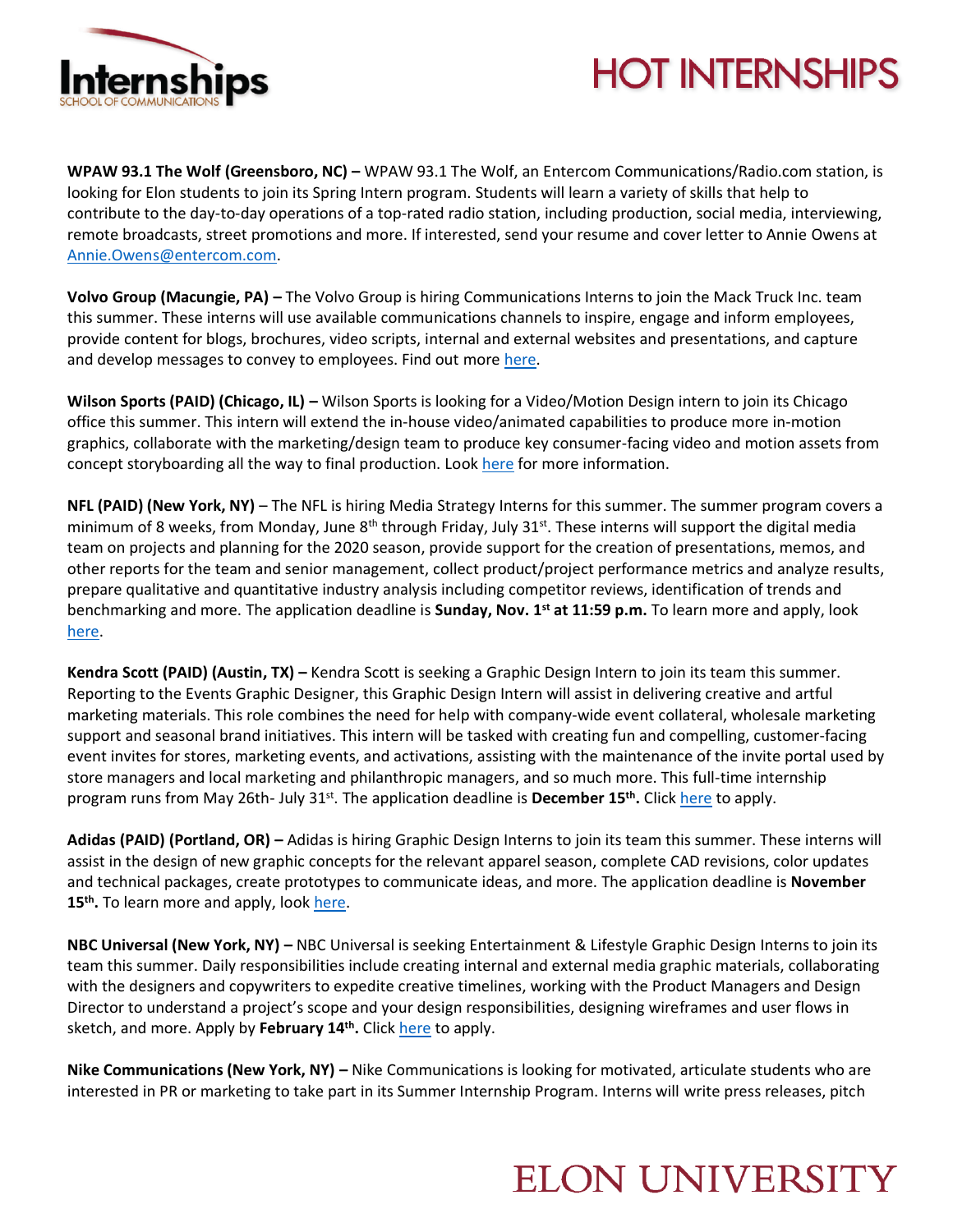### **HOT INTERNSHIPS**



stories to the media, plan events—and be treated as a full member of the account executive team. Apply no later than **February 1st .** To learn more and apply, loo[k here.](https://www.nikecomm.com/internships.html)

**Bloomberg (New York, NY) –** Bloomberg is looking to hire News Interns for the summer who are passionate about telling stories in a variety of forms. From graphics to TV, to written articles on the Bloomberg Terminal, these interns have the opportunity to collaborate across platforms to deliver critical information to Bloomberg's clients. Responsibilities may include pitching and writing enterprise stories, conducting exclusive interviews, and collaborating with other media platforms. To find out more, loo[k here.](https://careers.bloomberg.com/job/detail/78731?utm_medium=Bayard&utm_source=LinkedIn) 

**MathWorks (Natick, MA) –** MathWorks is looking for a Video Marketing Intern to join its video team this summer and be part of a dynamic team of creative professionals responsible for concepting, executing and consulting on video content for product marketing, training, corporate communications and events. This intern will assist with editing projects using the Adobe Creative Cloud suite, assist with lighting and shooting for studio and location shoots, leverage YouTube and other social media for video marketing and more. Loo[k here](https://www.mathworks.com/company/jobs/opportunities/22265-video-marketing-summer-intern.html?source=14343&s_eid=rcj_14343) to learn apply.

**Arrow Electronics (PAID) (Centennial, CO) –** Arrow Electronics is seeking a Video Production Assistant Intern to assist Producers and Editors in production execution.This intern will assist the Producers with various tasks including meeting with clients to determine the project scope, creating and managing budgets, and working in tandem with Producers to develop creative storylines and learn proper production management techniques to ensure seamless video production execution, through post-production edit. To learn more and apply, click [here.](https://careers.arrow.com/us/en/job/ARELUSR173042ENUS/Video-Production-Intern-Full-time-Summer-2020?utm_source=linkedin&utm_medium=phenom-feeds&source=LinkedIn)

**Victoria's Secret PINK (Columbus, OH) –** Victoria's Secret PINK is looking to hire a Social Media Marketing Intern to support the PINK Digital Marketing team on fall and holiday planning and patterning in the social media mobile space. Intern responsibilities include helping to identify emerging sites and platforms that the PINK brand should be aware of, participating in brainstorming meetings for new digital marketing initiatives and projects, developing a recommendation for a PINK Nation spring digital campaign and present to the team at the end of the internship and more. Clic[k here](https://www.linkedin.com/jobs/view/1546317469) to learn more.

**Salem Media Group (New York, NY) –** The Salem Media Group is seeking a Sports Media/Radio intern for the summer. Intern duties include assisting the Sports Director with daily tasks and special projects, assisting with scheduling, writing on air promos for games, managing weekly alerts to media outlets about the weekly game schedule, assisting with the organization of station events at/with certain teams, posting to/managing social media to promote games and more. Look [here](https://recruiting2.ultipro.com/SAL1004SALEM/JobBoard/c1248e3d-19bb-4fbb-bdf9-f9f5dcebe2ea/OpportunityDetail?opportunityId=7554fcaa-c335-4ed8-ba17-bd27b9523861) to learn more.

**Salesforce (San Francisco, CA) –** Salesforce is looking for a Global Communications Intern to join its team this summer. The intern will support the team performing fundamental public relations tasks such as media monitoring, conducting and compiling industry research, developing media briefing materials and drafting written materials. The intern will also support functions on the Corporate Messaging and Content team, including market research, thought leadership, and keynote development. Find out mor[e here.](https://salesforce.wd1.myworkdayjobs.com/en-US/External_Career_Site/job/California---San-Francisco/Summer-2020-Intern---Global-Communications_JR52631-1)

**Duke Energy (PAID) (Charlotte, NC) –** Duke Energy is seeking a Digital Channel Strategy Intern for the summer. The Digital Channel Strategy Intern will undertake responsibilities which may include any or all of the following: email and social media post execution and management, research, tracking, process development, data entry, and the documentation of planning and strategy. The application deadline is **November 12th, 2019.** Learn mor[e here.](https://dukeenergy.wd1.myworkdayjobs.com/Search/job/Charlotte-NC/XMLNAME-2020-Summer-Internship---Digital-Channel-Strategy_R10753)

**The Charlotte Observer (PAID) (Charlotte, NC) (Raleigh, NC) –** *The Charlotte Observer* is looking to hire a Newsroom Intern with experience working at a college-level publication for summer 2020. Each intern is assigned an editor and